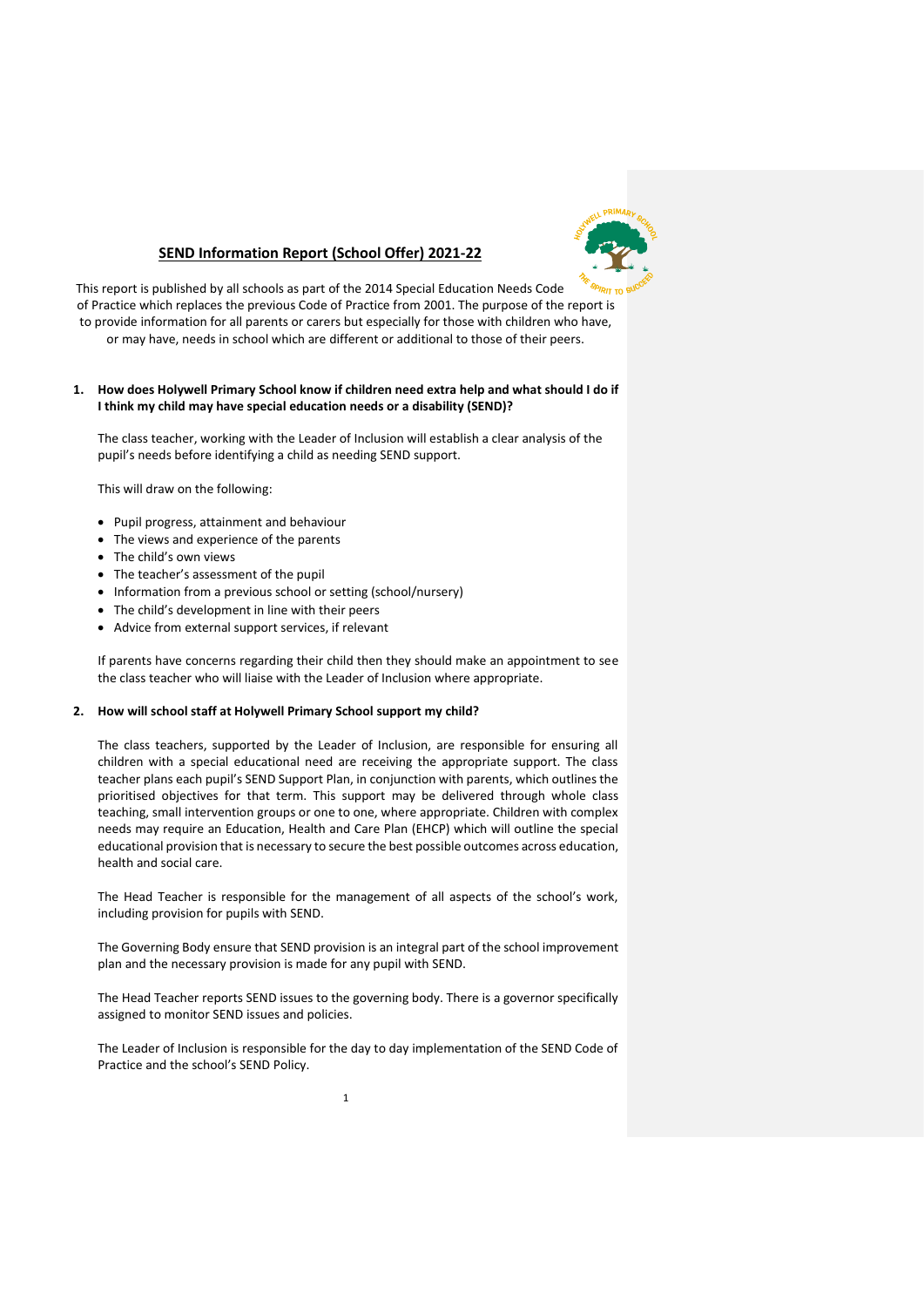

#### **3. How will I know how my child is doing?**

Each child's progress is carefully monitored and evaluated regularly. Parents of children receiving SEND support will meet formally with their child's teacher termly to discuss progress and set new targets. The Leader of Inclusion also invites parents/carers to meet with her termly. Informal opportunities to talk to teachers, the Head Teacher and Leader of Inclusion are welcomed and can be made through the school office.

#### **4. How will the learning and development provision be matched to my child's needs?**

For a child who has been assessed as in need of SEND support, we follow a cycle of '*assess, plan, do, and review'*.

There are termly progress meetings for all children and those receiving SEND support will have their SEND support plan reviewed. These reviews involve parents, the Leader of Inclusion, class teachers and any external professionals involved with the child, as appropriate. The child's progress over the preceding term is reviewed and targets are agreed for the subsequent term in order to work towards the agreed, desired outcomes for the child. The voice of the child and the parents is central to these meetings. Regard is also given to the advice of external professionals when planning provision.

On a daily basis, teachers assess the learning of all pupils and adjust their subsequent teaching accordingly. Children's needs are met by careful differentiation; for example, adjusting the teaching and learning styles, the structure of the lesson, the resources provided, the layout of the classroom, the pitch of activities, support from adults, pre-teaching of vocabulary and concepts.

# **5. What support will there be for my child's overall wellbeing?**

At Holywell Primary School we offer a broad and balanced curriculum that includes access to sports, art and drama clubs as well as supporting our children in acquiring social learning skills in learning how to learn.

We have opportunities to celebrate children's achievements during assemblies which include Star Learner of the Week, Charter Certificate and attendance and punctuality awards. We have termly 'Spirit Medals' awarded, weekly class assemblies for parents and House Point awards.

We welcome visits from visiting theatre groups and specialists and representatives of different faiths. We have workshops on anti-bullying week and Black History Month amongst others and support our children's emotional development through PSHE lessons.

We recognise that some children may have additional emotional and social needs that need to be developed and nurtured. We have a family worker who works with both families and children, who can offer support in a number of areas. We have access to play therapy and draw and talk sessions.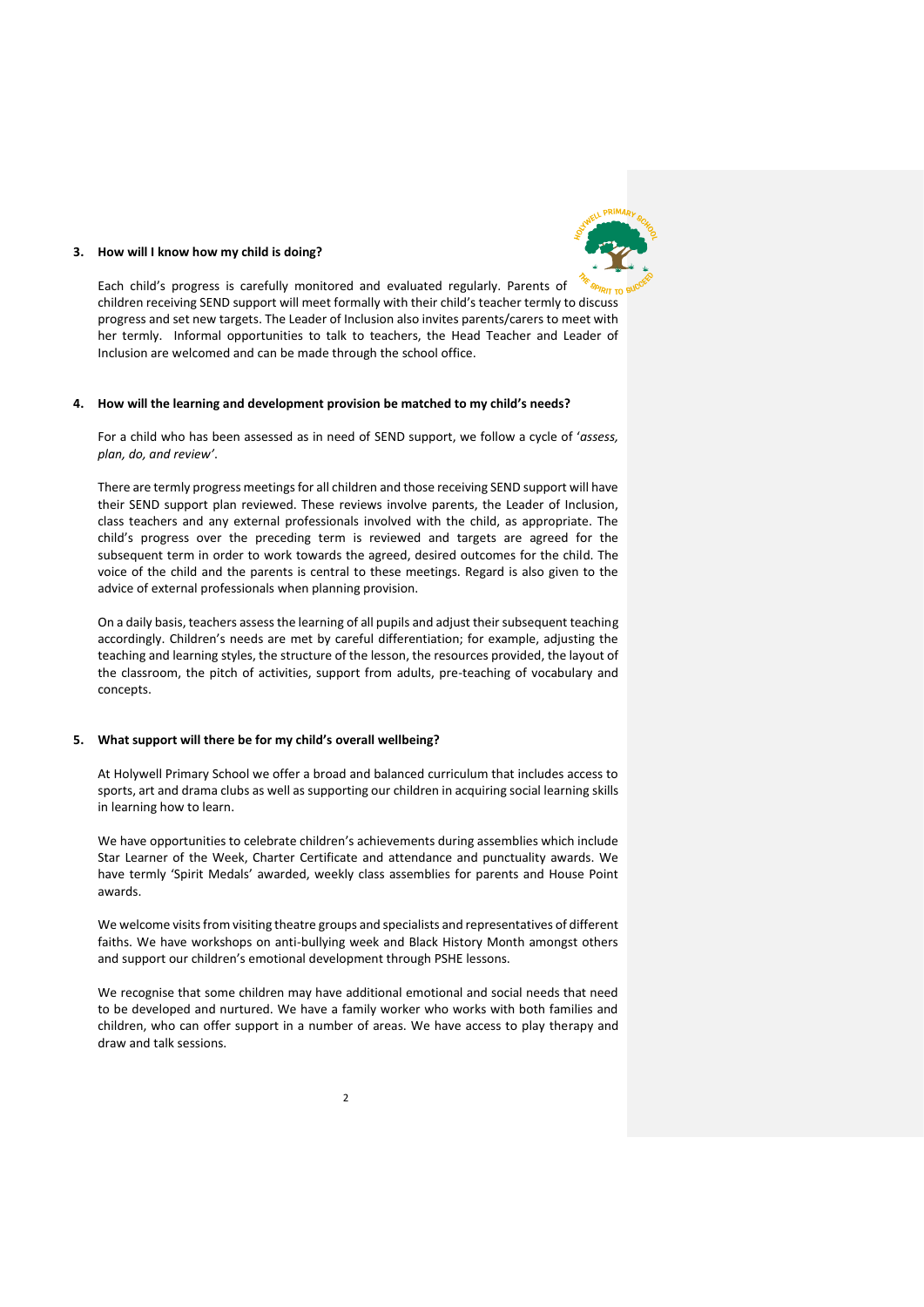

We ensure that children feel safe by having strong, clear routines and consistent expectations. We have a clear behaviour policy which is followed by all staff members. We value pupil voice and our school council works together to make whole school improvements.

We have a number of qualified paediatric first-aiders on our staff. All staff have annual Epipen training. We have a designated child protection officer and our whole staff receives child protection training annually as well as Prevent training.

## **6. What specialist services and expertise are available at or accessed by the school?**

The school works closely with a variety of outside agencies to support the needs of children, including:

- Speech and Language Therapy (SALT)
- Occupational Therapist (OT)
- School nurse
- Play Therapy
- Communication disorders team (ASD)
- Chessbrook (Education Support Centre)
- Colnbrook outreach
- Specific Learning Difficulties Base (SPLD Base)
- Educational Psychologist
- The Acorn Centre
- Pastoral care worker
- Family support worker

# **7. What training have the staff, supporting children and young people with SEND, had or are having?**

The school provides training and support to enable all staff to improve the teaching and learning of children, including those with SEND. This includes whole school training on SEND issues. Individual teachers and support staff have access to training from outside specialist agencies that are relevant to the needs of specific children in their class.

Staff members have received training related to the following areas of SEND:

- Elklan training (Speech and Language support)
- Wave 3: Fisher Family Trust Literacy Support
- Letters and Sounds Synthetic Phonics Programme
- Supporting children on the Autistic Spectrum
- Wave 3 Maths Support
- Supporting children with specific learning difficulties in Maths/Literacy
- Supporting children with handwriting difficulties
- Supporting children with Autism
- Recognising dyslexia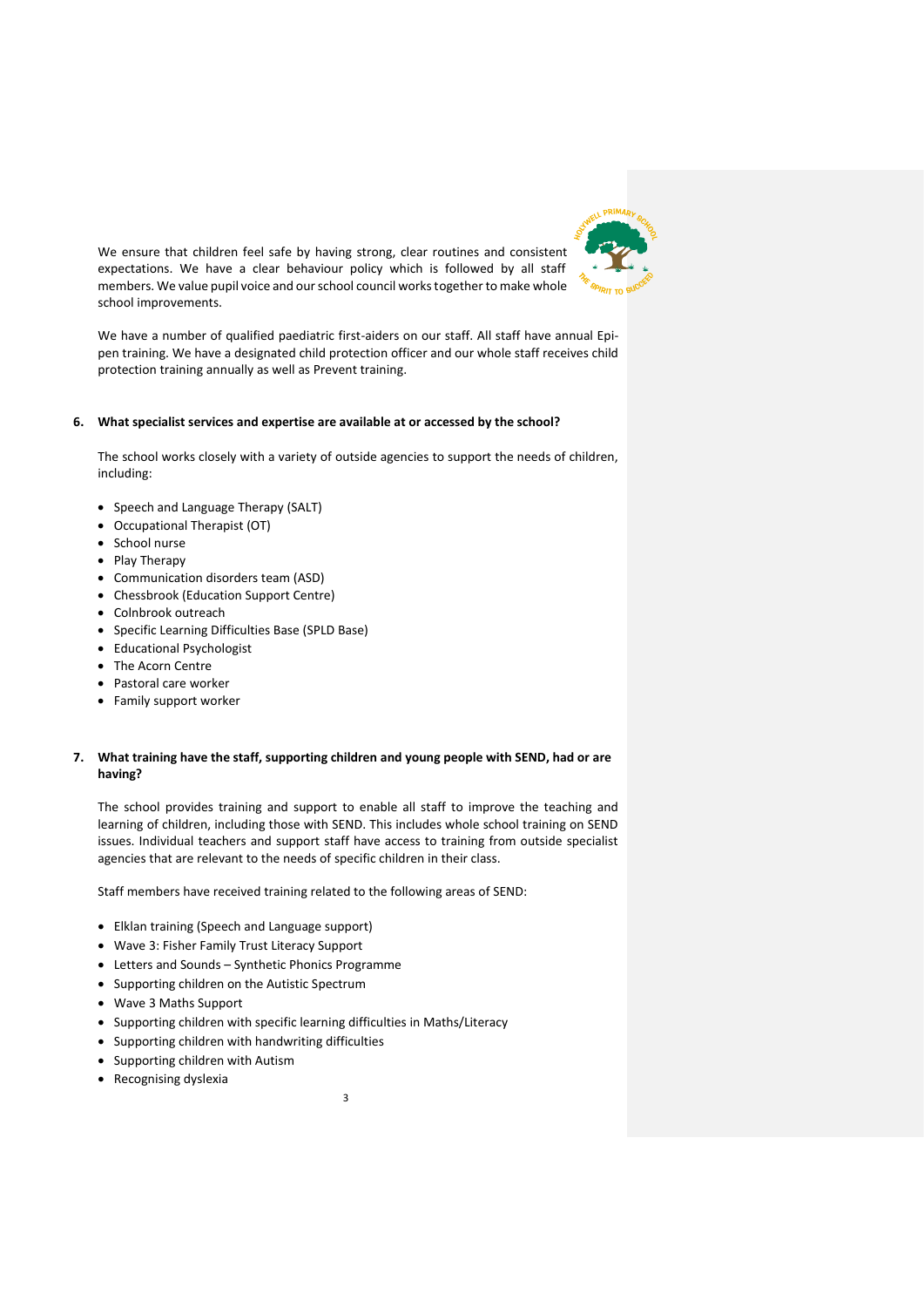

- Colourful semantics
- Reading revival
- Magic spells
- Precision monitoring
- Recognising Dyscalculia
- Understanding assessing and teaching phonics

## **8. How will you help me to support my child's learning?**

Your child's class teacher may suggest different ways in which you can support your child at home, both with homework and with individual areas of need. The Lleader of Inclusion provides opportunities to meet with you to discuss strategies on how to support your child with their specific needs. Where external professionals are involved with offering support for your child, suggestions and programmes of study may sometimes be provided by them that can be used at home. We also run parent classes throughout the year.

## **9. How will I be involved in discussions about and planning for my child's education?**

As a school we believe in a child-centred approach. When a child is identified as having additional needs, the thoughts and feelings of the child and the parents / carers, together with the views of the school staff and relevant professionals are taken into account. This may include:

- **Informal discussions with staff**
- Teacher and child meetings
- Teacher and parent meetings
- Review meetings, including outside agencies where appropriate
- Informal meetings and discussions
- The raising of a SEND Support Plan and one-page profile where the need for SEND Support is identified
- Annual SEND Survey (should this be added here)

# **10. How will my child be included in activities outside the classroom including school trips and clubs?**

Appropriate provision and reasonable adjustments will be made where necessary to ensure that all children are able to attend trips , clubs or visits outside of the classroom. Medical support will be put in place where necessary.

In some instances parents/carers may be asked to accompany their child on school trips.

# **11. How accessible is Holywell Primary School's environment?**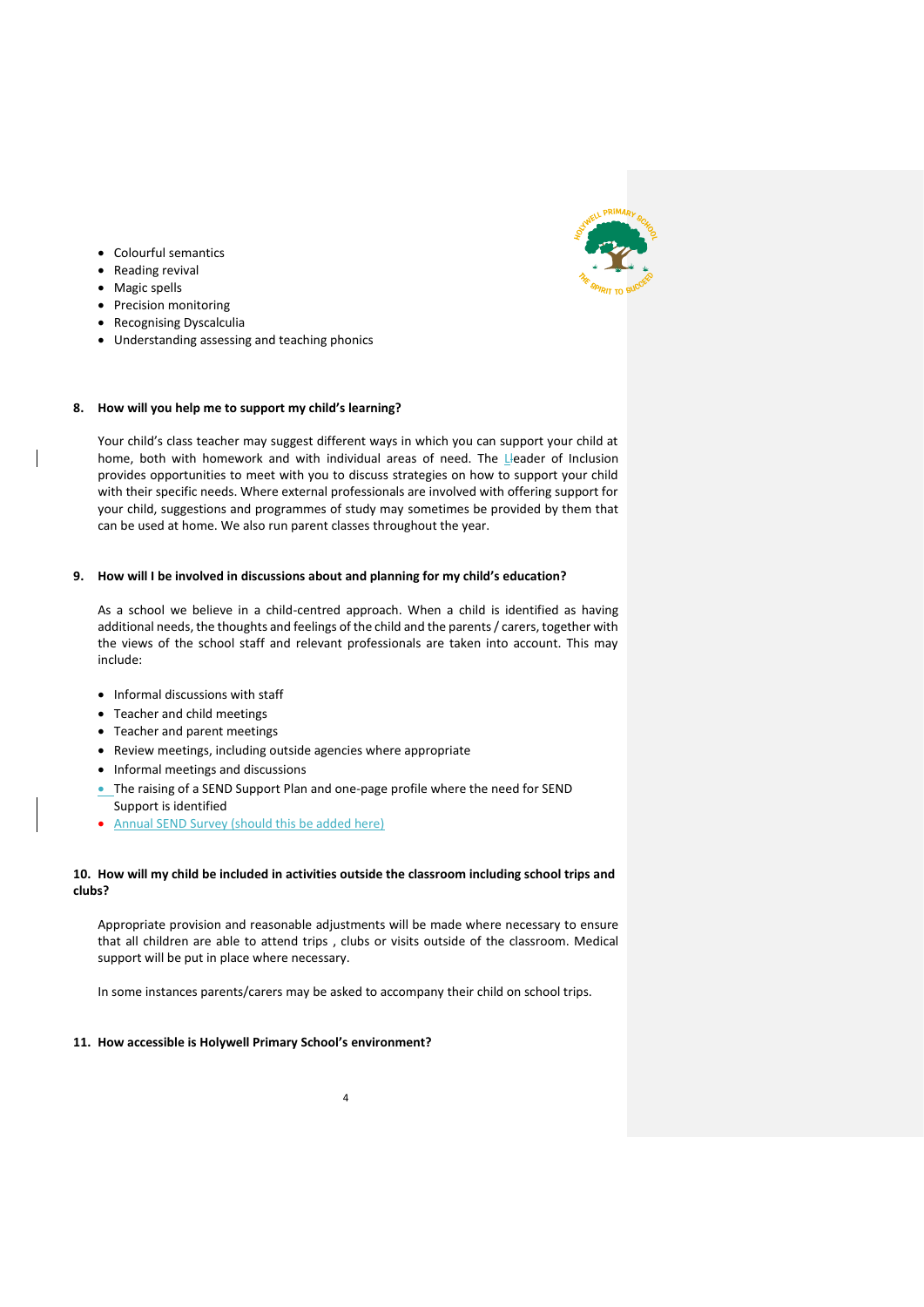

All Hertfordshire schools comply with the Equality Act of 2010. The data we gather on entry to school helps us to anticipate the reasonable adjustments that may need to be made to ensure that no pupil with special educational needs or disability is placed at a disadvantage compared to their peers.

Furthermore, teachers are continually assessing to ensure they have a clear understanding of the needs of all pupils and are able to use a range of teaching strategies to engage and support them.

For more information, please refer to the school Accessibility Plan and Equality Policy.

# **12. Who can I contact for further information?**

To arrange a visit to the school, please contact the school secretary:

Tel 01923 225188 or [admin@holywell.herts.sch.uk](mailto:admin@holywell.herts.sch.uk)

If you are concerned with any aspect of the support we offer your child then please do contact the class teacher in the first instance. If you wish to discuss the needs of your child further, please ring to arrange a meeting with the Leader of Inclusion -

Mrs Toyin Keshiro [keshirot@holywell.herts.sch.uk](mailto:keshirot@holywell.herts.sch.uk) 01923 225188

# **13. How will the school prepare and support my child to join the school, transfer to a new school or the next stage of education and life?**

We understand that transition from one school setting to another can be difficult, especially for children with SEND, therefore we have put into place the following:

- Entering Early Years Foundation Stage: New to Nursery and Reception meeting during the summer term before children start.
- Individual transition meetings when appropriate, where an action plan may be drawn up.
- Transition meetings between class teachers and key stages e.g. Nursery to Reception, Reception to KS1, KS1 to KS2.
- Transition books are created for children who may find the change more challenging to deal with.
- Leader of Inclusion liaises with all members of staff to ensure a smooth transition between classes/key stages for children with additional needs.
- In Year 6, the Leader of Inclusion will discuss the specific needs of your child with the Leader of Inclusion of the child's secondary school.
- If your child is moving to another school, we will contact the Leader of Inclusion and ensure that they are aware of any special arrangements or support that needs to be made for your child. We will make sure that all records relating to your child are passed on as soon as possible.

# **14. How are the school's resources allocated and matched to children's special educational needs?**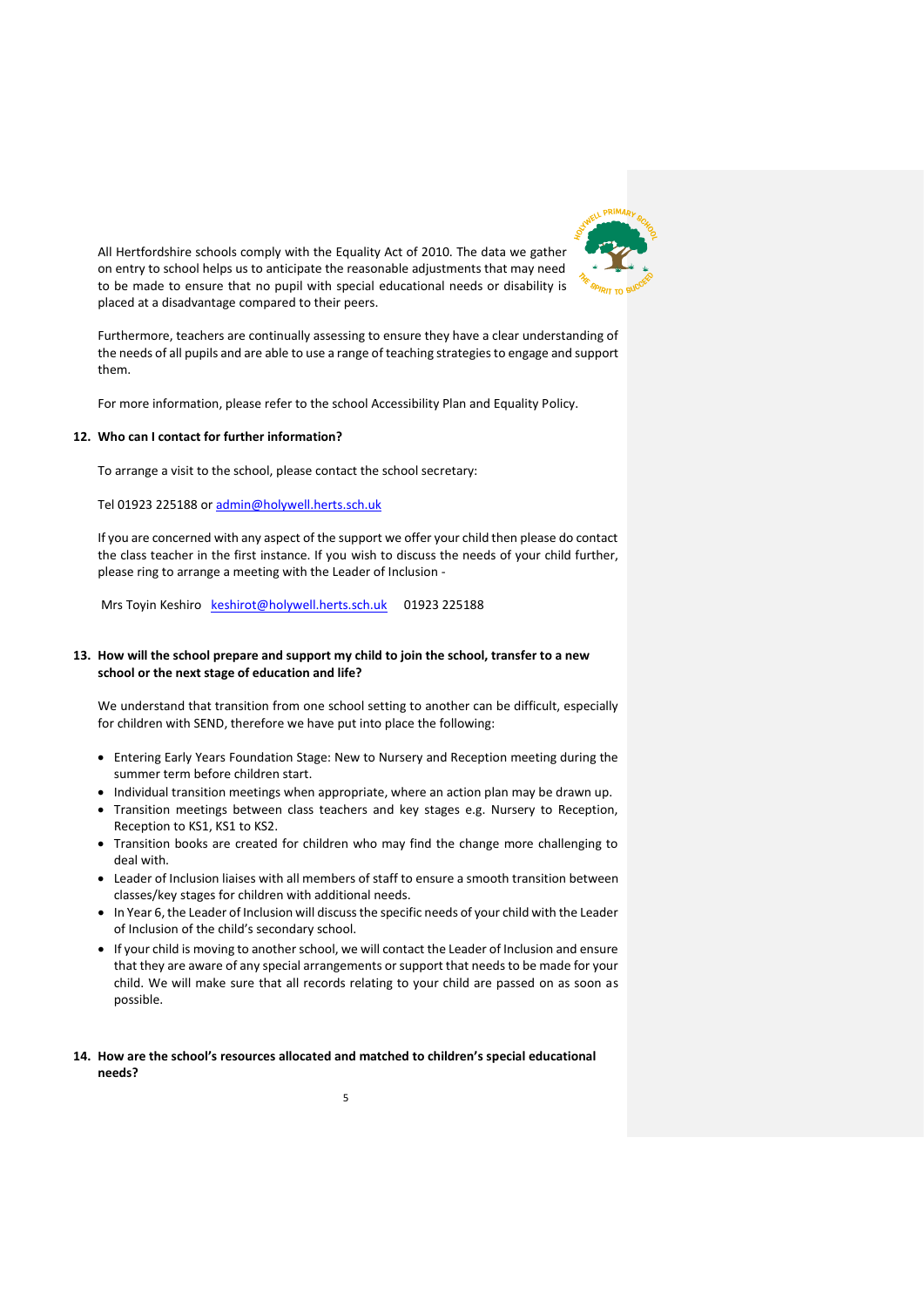

The school budget, received from Hertfordshire LA, includes money for supporting children with SEND. The Head Teacher decides on the budget for Special Educational Needs in consultation with school governors, on the basis of needs in the school. The money is used to provide additional support or resources dependent on individual needs. Resources may include deployment of staff depending upon individual circumstance. Exceptional Needs Funding where appropriate, may be applied for in order to support the needs of individuals and groups of children.

## **15. How is the decision made about how much support my child will receive?**

Support will be agreed in consultation with parents, teaching and support staff and relevant external agencies. The level of support will be constantly reviewed in order to identify when and where additional support may be need.

# **16. How can I find information about the local authority's Local Offer of services and provision for children and young people with special educational needs and disability?**

6

Please refer to information available from the local authority at:

[www.hertsdirect.org/localoffer](http://www.hertsdirect.org/localoffer)